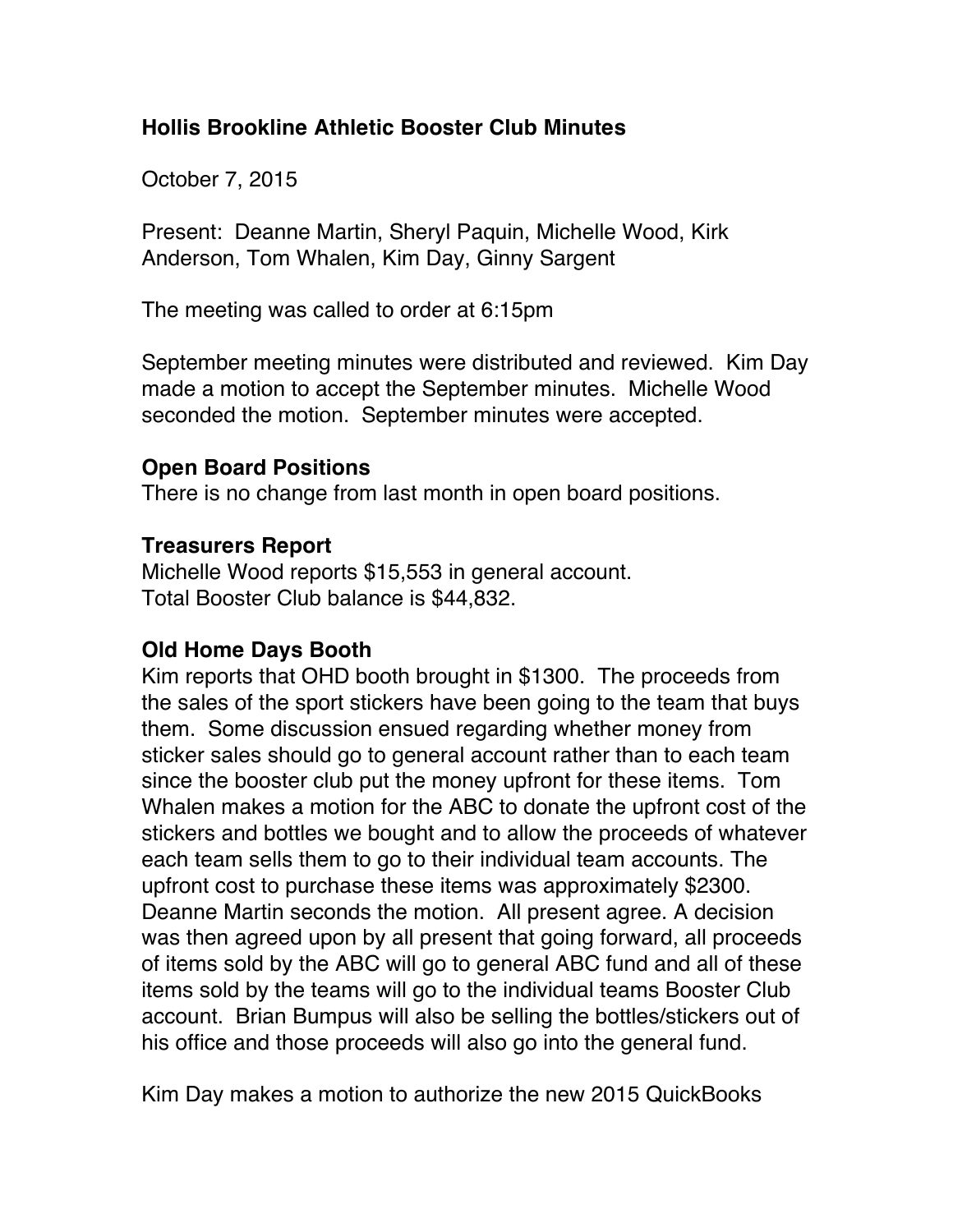version for the treasurer for up to \$500 to improve on the treasurer's capability to keep accurate accounting records and to help alleviate some of the computer problems the treasurer has been having with the older system. Deanne Martin seconded the motion. All present agree.

#### **Fundraising**

Kim reports that she is getting low on the bottle supply and requests 60 more bottles to sell. This fundraiser appears to be popular. Tom Whalen makes a motion to spend up to \$600 to purchase more of the bottles to sell. Sheryl Paquin seconded the motion. Kim also agrees to look into the price of clear clings per some requests she has received.

Kim reports that the cooler in the concession stand that is being used to sell the drinks at various sporting events/awards night is in disrepair and is leaking. It was agreed upon that a new cooler would be needed for the concessions stand. Tom Whalen made a motion to spend up to \$150 for the purchase of one extra large or two large coolers. Deanne Martin seconded the motion. All present agreed.

Kim Day reached out to Mr. Girzone regarding finding interested students to record videos of games. Ms. Heaton has also put out information trying to recruit interested students. Kim has not heard back about any students that have expressed interest. Awaiting a call back from Ms. Heaton.

# **Update on HB Logo on Field**

The estimate by Custom View Landscaping has come down to \$3600. Tom Whalen will look into the possibility of getting \$1800 from school grounds budget. If this is possible then we can propose a motion for the ABC to fund the remainder and see if we have support for this.

#### **Field Hockey Shed**

No update this month. Tom will get quotes for temporary storage shed.